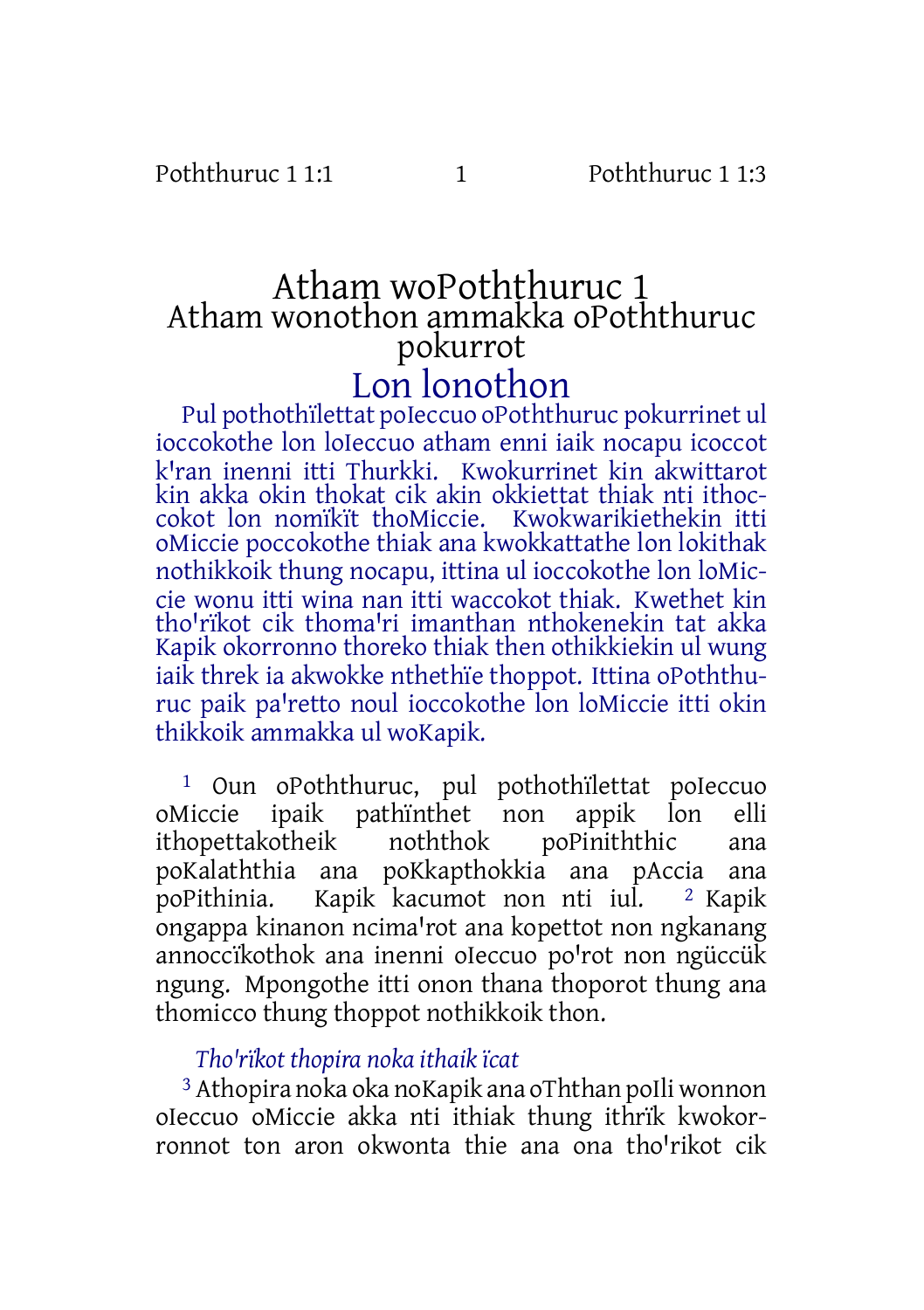ithaik ïcat nthuroko thoIeccuo oMiccie nti ithio, 4 ana okorronno aron oka itha athopakkot nolon lothonekket lon cik lothupuththuput ithakonnokïttako ana okorronno ingkot ana okorronno intat cik itha anguttanthet non cik tothi'rot,  $^5$  onon ithaik thanguttat mpu'ran poKapik nti ithoccokot lon nomïkït thonnon puccuk atholrettat akkakat ithaik thathittakineron ncik noma'ri imacothot. 6 Akka ithen akkapirienon noka cannan, ana nthonu itti nthappoccokot thiak ma'ri m'rek llon loppot. 7Thoccokot thiak enthi thaat athennekketta othakka itti athoccokot lon nomïkït thon oka ithoporot cannan nothaap. Akka thaap thak'retta athantinako itti thaap anaruk thintat cik. Thoccokot lon nomïkït thon thana thopira noka ana thrïk ana thopiriek noka amma kwat. 8 Ana antoka manna itti onon thakannimmak, onon thongothok ana manna kwella tokït kon inenni ana icci onon thoccokothe lon lung nomïkït ana nthopira noka ithomma erettat ana onon thaka thoporot cannan, 9 akka nti ithoccokot lon nomïkït thon onon thiot tho'rettat thoka kon.

<sup>10</sup> Ana nolon lotho<sup>1</sup>rettat enthi, ul wothernte lon loKapik werethe thoporot thoKapik ithaik thanthan ana okin thokwancathe ana ipittitto lon len kicce. 11 Okin thokat thongothe itti okin thina ca'ri ica pul pen paik panthan nan ipa u'rupa woMiccie iokat iakin i'rillet kin lon lothoccokot thiak thoMiccie ana thanthan thung nthrïk. 12 Lokat lokenettat kin itti okin thokat akin okorronno orekine ka ken anaruk okin thokat akin orekine onon, ana cannan akka okin therethe a'rupu ianon thi'rettathe nul iere lon iloporot loIeccuo ngKanang ikupupure ikothïlathe ntothi'rot. U'rupa wothothïlettat woKapik waik wakwancot kathar ika kin imma lon elli ngngin.

#### *Noka thupupure*

13 Ittina nokuccekinthet lon cik ilanon thongothe itti onon thakkot, no'rumo noka kon, nonekket tho'rikot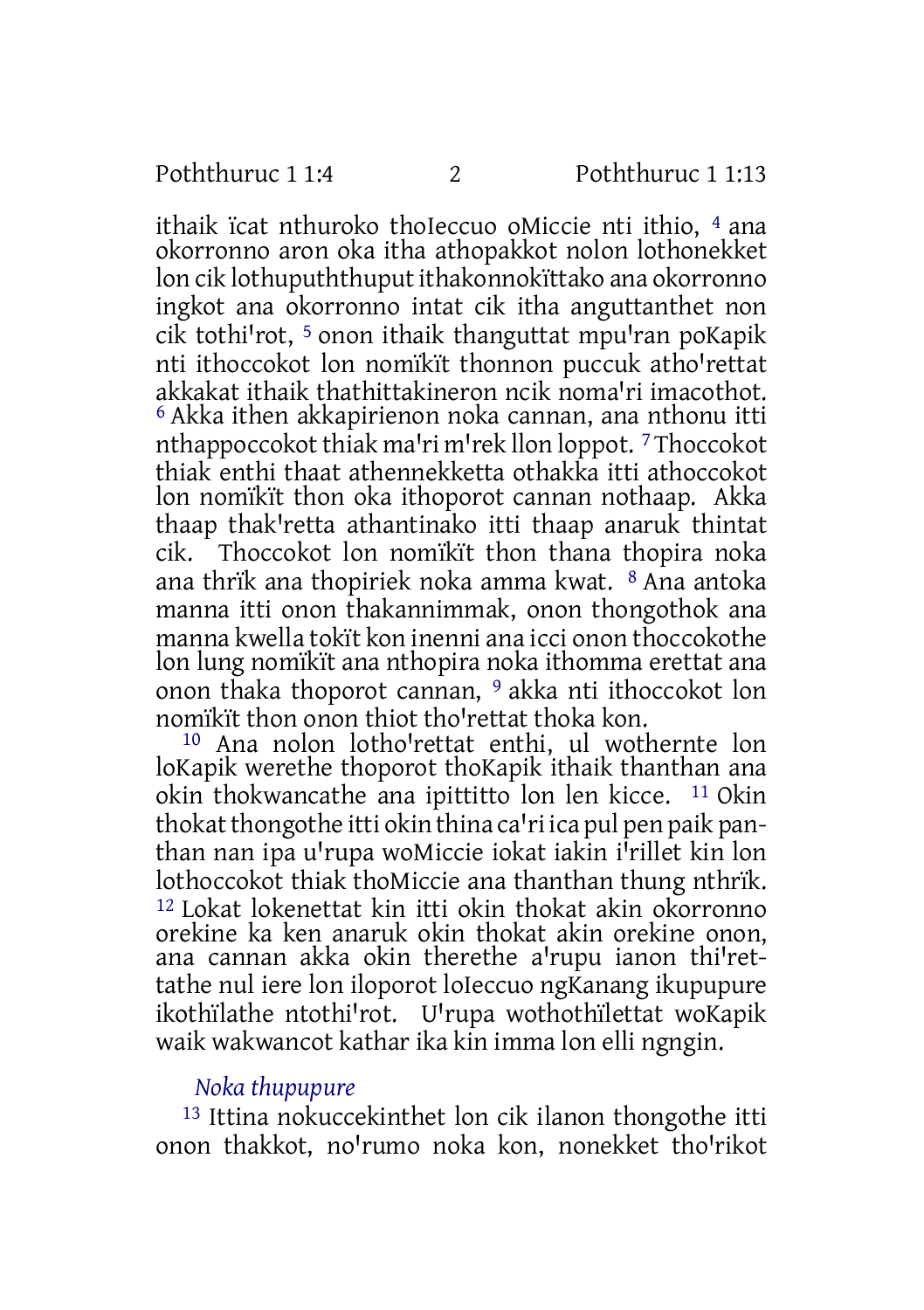# Poththuruc 1 1:14 3 Poththuruc 1 1:25

cik thon kirrkkir nothoporot itha oIeccuo oMiccie onanenon amma akwanthan. 14 Ammakka nyukul inyarran inyaccïkot lon, nokorronno ommakot lon ila kakon kongothe ilokithak ilanon thokat annommakot ca'ri icanon<br>thommat cik. <sup>15</sup> Anaruk ammakka okkwi inakkarot <sup>15</sup> Anaruk ammakka okkwi ipakkarot non pupupure, noka thupupure iire ianon thaik thakkot appik. 16 Akka lokurrakot itti, "Noka thupupure akka mpupupure."

17 Ana ina akka annakkarok itti Ngappa ipakkma ul okkorronno ïcat nolon, nikkoik thikkoik thoma'ri ere kwat nocapu enci anthothianok cik. Kwakkamang llon lang ammakka ngkwokkothe. Ittina onon thonu itti nthathianok cik noma'ri imanon thaik ngngin nocapu ere kwat. 18 Akka onon thina itti onon thokat cik annikkoik thikkoik thella lon cik ithanon thopakkothe nan thothiki thon onon thakorronno okketta mmallong imallio ana thaap ithakïttako, 19 anaruk nthelikkakot ngngüccük ngoMiccie, thungkat ithella lon cik ilokithak.  $20$  Kapik kakkarorok acapu ncik appik carthuk oku'retta ncik, anaruk kwittakot ncik noma'ri emmi imocothakothe nti ilon lon. 21 Ook akkokorronnot non annoccokot lon loKapik nomïkït ikurokierok nti ithio ana othikkiek prïk, ittina thoccokot lon nomïkït thon ana tho'rïkot cik thaik noKapik.

22 Inakka onon thothikkiet ka kon kupupure nthoccïkot lon ilaik ïcat othakka itti annona thongat thupupure, nongarot ïcarïcat ncinomïkït. 23 Akka onon thokwontat attang, okonnoka nocore icintat cik, anaruk nocore icakinnintat cik icalon loKapik ila'rungkot cik. <sup>24</sup> Akka lokurrakot iatham itti

"Ul appik wammakka taco,

ana thrïk then thammakka po'ren porikkwon,

taco tanthoma ana po'ren punta,

 $25$  anaruk lon loIli la'rungkot cik thupuththuput."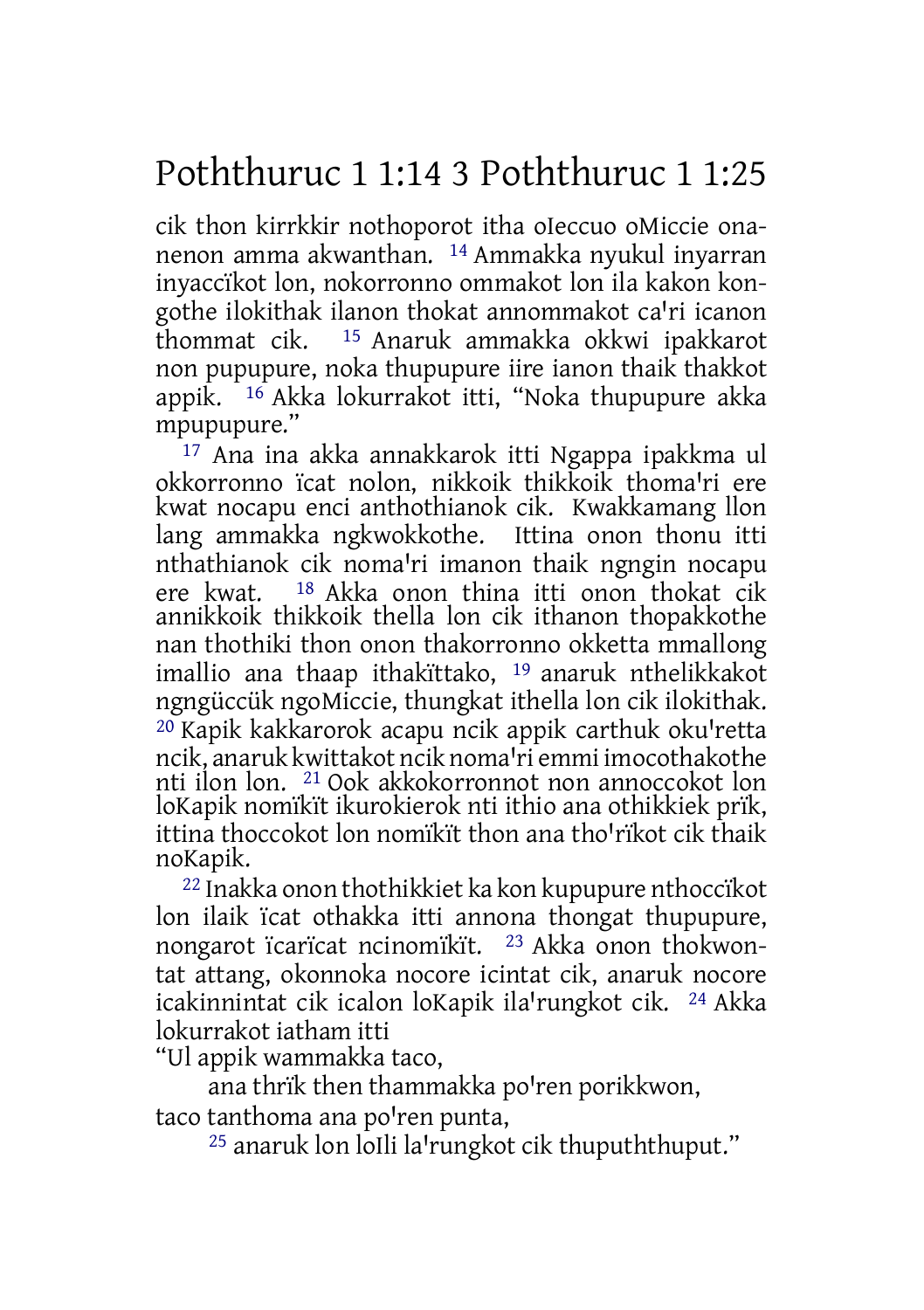Ana lon elli ilokat longkenettat non.

 $^{\rm 1}$  Ittina, nopa're ka kon cik nti ilon ilokithak appik ana nti ikarra ana nti ithinnikot lon ana nti ithipot ka thoura ana nti thokkarnthet lon ilokithak ana nti therettot llon ilokithak. 2 Onon thikkoik ere nyukul inyarran inyurno okwonta inyokothe ngui ngoporot acokkie kin. Ittina lon loKapik lakanang ikoporot ilathikkieng amma ngkwoccokothe nocïkït ana lacokkieng itho'ret thang, <sup>3</sup> akka onon thinothe thoporot thoIli inenni.

*OIeccuo ana ul iaKapik kakkarot*

4 Naine oMiccie ipikkoik thupuththuput ana iponthomat ere pothok anaruk kw'rakot nul w<sup>r</sup>rek ere pothok ipella ngre cik anaruk noKapik, Kapik akkumorok nti iul. 5 Onon cakuruk thammakka ook onon thuntat ere man mokanang koKapik ma'rama. Onon thaul wonoppan toKapik noka thupupure, nethet Kapik a'rupu wothethet nuthuk wokanang iaKapik angkot nti iaIeccuo oMiccie.  $6$  Akka lokurrakot iatham itti Kapik ki'ret itti,

"Mpanekket pothok noka'ran koCiun thupuththuput,

pothok ipakkarakot ipoporot cannan,

ana okkwi ipoccokothe lon lung nocïkït kwakorronno othiaik."

7 Ana pothok empi poporot nanon, onon ithoccokothe lon loIeccuo nomïkït. Anaruk noul iakanno occokot lon loIeccuo nomïkït,

"Pothok ipa ul iuno w'rat pothakkat cillang,"

8 ana oIeccuo paik ere,

"Pothok ipammukkie ul

ana cu'rol icapukkiekin."

Okin thammukko akka okin thakannoccïkot lon loKapik ana ilen akka Kapik kokornathekin akin okorronno occïkot lon.

 $\frac{2}{1}$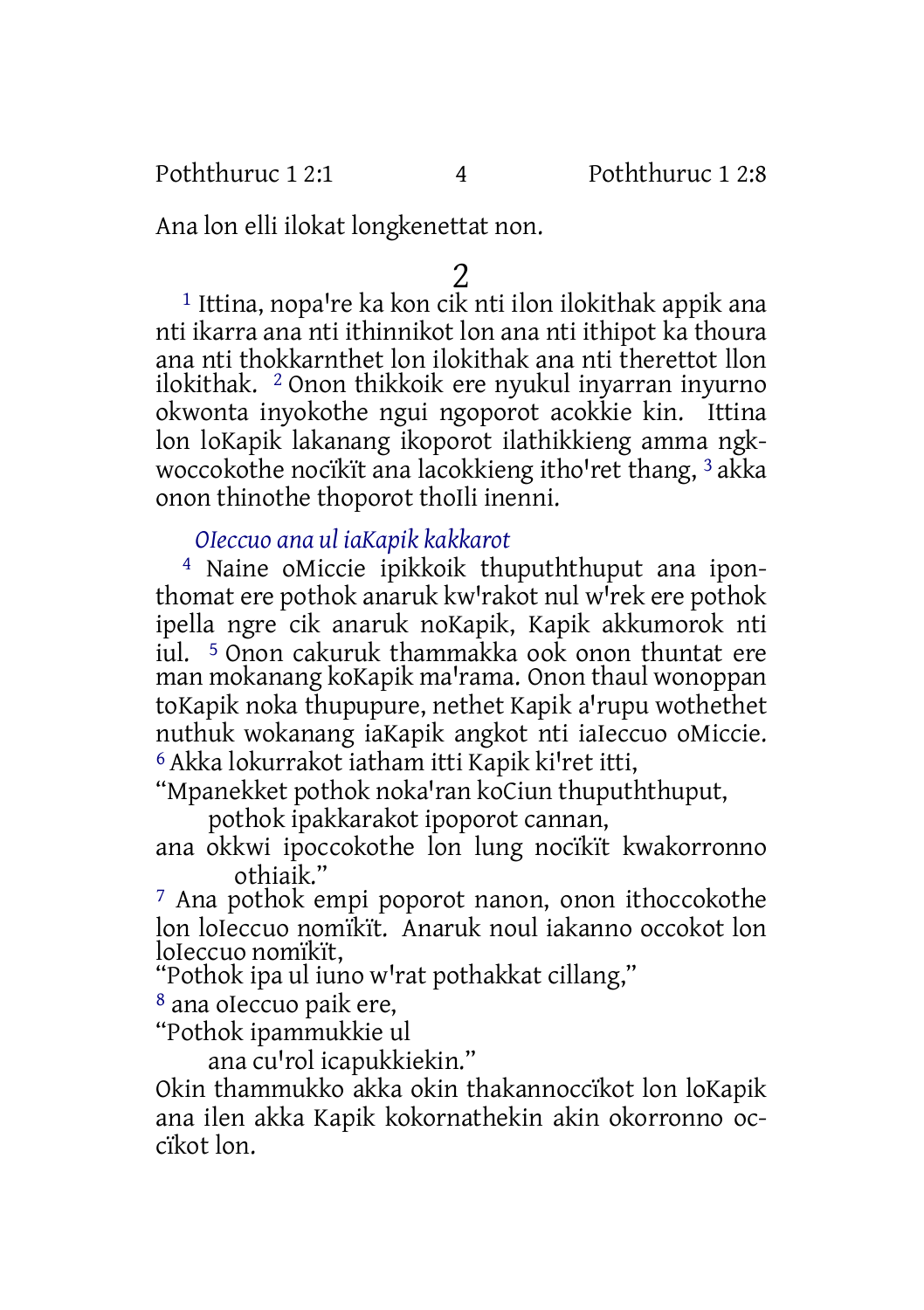9 Anaruk onon ul ikkarakot nti ipangken, ul wonoppan toKapik wotheret ithoporot, ul iupupure ana onon ul wung othakka itti anneret thoporot thung okkwi ipakkarot non nti i'rïmak akwonekot non nok'ran kung ikacco ikoporot. 10 Onon thaththokat thakannoccokot lon loKapik anaruk inenni onon thoccokothe lon loKapik, onon thokat thakinniot thiak thoKapik, anaruk inenni onon thiothe thiak thoKapik.

11 Pangkingon, ithakwat ana ithakannoka thonoththok empi, noco'ro nti ilon ila ka kon kongothe ilokithak ilaik lorro ika kon. 12 Nikkoik thikkoik thoporot iul iomma lon loKapik, antoka manna itti okin tharuket non nthokkot lon ilokithak, okin thimma ngre ngon ioporot ana okin thamereket Kapik noca'ri icakanthan.

# *Thoccïkot lon lonili*

13 Noccïkot lon lonili nonocapu appik nti ilon loIeccuo akka okin thanili non nonocapu inïttïnïttïk, 14 ana manna nili nonaꞌran ina ili irïk wipotheik itti okin thakkma ul iakkot lon ilokithak ana omereket okkwion ithakkot lon iloporot. 15 Akka Kapik kongothe itti nthokkot ngre ngoporot, onon thangkie lon cik loul iere nuthuk iommaik. <sup>16</sup> Nikkoik ammakka ul iella n're anaruk nokorronno o'rïkïe lon ilokithak llon iloporot anaruk nikkoik ammakka iak woKapik. 17Nothiane ul cik appik, nongat ul ianon thoccokothe lon loIeccuo nomïkït, nopellene Kapik, nothiane ili irïk cik.

18 Iak, noccïkot lon lopït pangon ana orekine kin nthothiaik thon appik, okorronno oka okkwion ithoporot ithangkoik icci tulluk ana ithakkinthet non lon loporot anaruk manna okkwion ithokkinthet non lon lokithak. 19 Akka lon lang iloporot lapirie Kapik noka naung ana nti ilon lonocïkït cang iloporot noKapik ere pul ipaccokot cïkït ilon noca'ri cothoccokiettat thiak ilon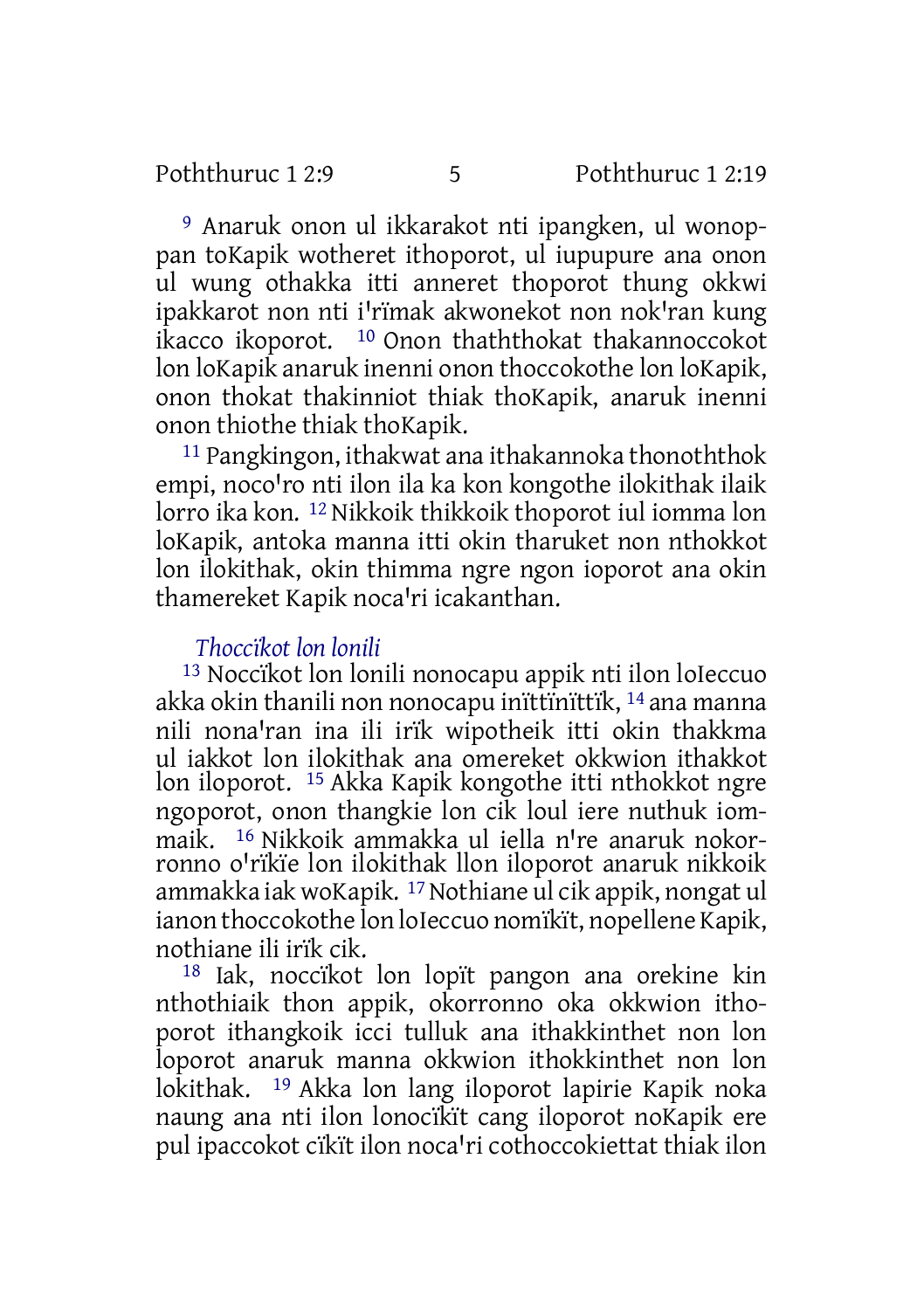ilakorronnoka loco'rotheik. <sup>20</sup> Amma ngkwokkothe lon ilokithak ana ngkwapoko ana ngkwaccokot cikit ithopoko, ngintha akka acco ntit? Anaruk amma ngkwoccokothe cïkït ithoccokot thiak angkwaik akkot lon iloporot Kapik kethieng ntit. 21 Elli akka onon thakkarakothe akka oMiccie poccokothe thiak nti ilon lon ana kwoththenet ton nolon ilaron thonu itti oron thammakot.

22 "Kwakannokkot lon ilokithak,

ana kwakannere lon ngkarra."

 $23$  Akka okin thocungkorok kwakannopakket k<sup>1</sup>ret tit ngk'ret, akka kwoccokothe thiak kwanni'rille ul ana okketta anaruk kwonat cïkït nakkwi ipakkma okorronno okuwet. 24 Ook akkonekot lon ilokithak lonnon nthiot thung nothapak othakka itti aron oco'ro nti ithokkot lon ilokithak ana aron ikkoik thikkoik ithoporot tokït koKapik. Oron thittiettathe nninyi wung. 25 Akka onon thokat ammakka lungkat ilanyarot cik nuthuk, anaruk inenni onon thokkaprttakinet pul ipu're pon ana okkwi ipangwot thikkoik thon.

3

#### *Ul ittat ana ipot*

1 Onon ithari ithittat, noccïkot olle pangon. Amma ollen thopilingon th'rek thakannoccot lon loKapik nomïkït akin occokot lon loKapik nothikkoik ithoporot, 2 amma okin okathacce lon iloporot ilanon okkinthet ollepangon, ana thikkoik thon ithoporot ana thothiane Kapik cik.<sup>3</sup> Athire thon okorronno oka nna'rupu iaktta noka, ammakka thothero wan ana ako thaap ana mallong imallio ana eret wopeththere. 4 Anaruk thire thonu itti thaka ncinocïkït ithakaik thupuththuput ana oka poporot cïkït akka ilen akka Kapik kongothe cannan. 5Akka kathar engki ika ul iari iupupure woma'rot ionekkethe tho'rikot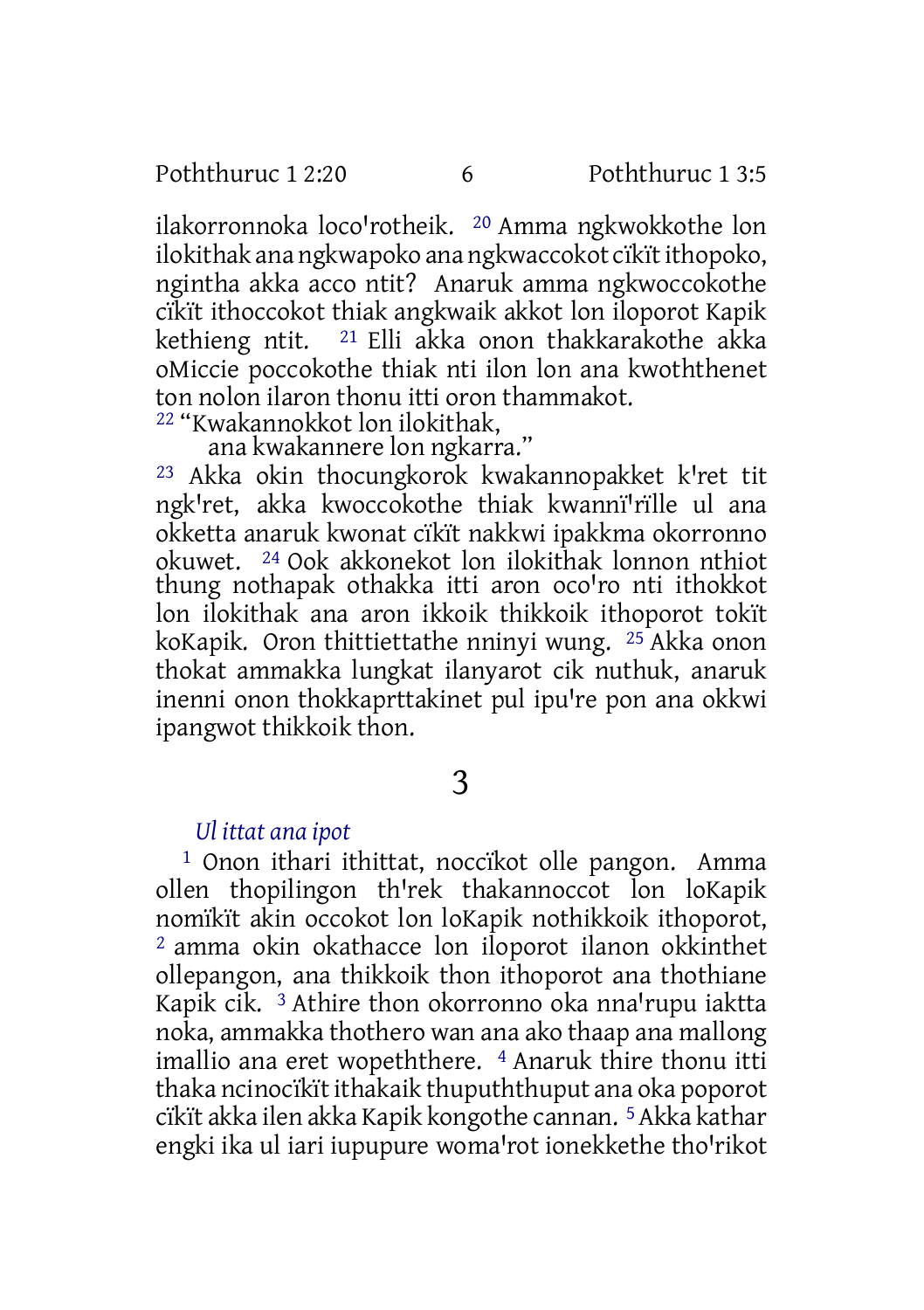cik then noKapik wokat akkettet thire noka ken ana occïkot lon lolen. 6 Noka ammakka oCcara ipoccïkothe lon lolle Aprein ana akwakkarok itti opït pin. Onon nyukul nyung amma onon thakkot lon iloporot ana okorronno ona nꞌre nothokkot lon elli.

7 Onon ithomura ithipot, onon cakuruk thonu itti onon thaccïkot ari won ngkathar kolon ilanon thina akka onon thina itti ul iari wakannoka wonthomat ana onon thonu itti onon thathiakin akka onon aththuththe<sup>1</sup>ra thiot thikkoik thoKapik, amma onon thakannothia ul iari won nga'rama ngon ngakorronno oine Kapik.

# *Thoccokot thiak nti ithokkot ngre ioporot*

<sup>8</sup> Ittina p'rin mpi'ret non itti nikkoik tothun appik, niparo thiak then, nongarot, nokarne thoporot, nokorronno iparnthet ka thoura. <sup>9</sup> kirrnni opakket lon ilokithak tit mpangken ipokithak, ana k<sup>*ret ngkret anaruk erenet*</sup> kin lon iloporot akka Kapik kakkarot non itti onon thapakot nothikkoik ithoporot. 10 Akka,

"Okkwi ipongothe thikkoik

ana okathacce lon loporot,

- kwonu itti kwaccokot thu're thung nti ilon ilokithak ana uthut wung nothere lon lokarra.
- <sup>11</sup> Kwonu itti kwapa'rine lon cik ilokithak akwokkot lon iloporot, kwonu itti kwakwancot thomicco akwo'rungkat nan.
- 12 Akka Ili waik waccot kït noul iaik wakkot lon loporot tokït kung,
	- ana Ili wakkwine nga'rama ngen kunu ncik anaruk wapa're tocaik nnoul iakkot lon ilokithak."

13 Oththa akkienon ka kongo amma onon thongothe itti onon thakkot lon iloporot? 14 Anaruk amma manna onon thonu itti onon thakkiettat thiak nti ilon iloporot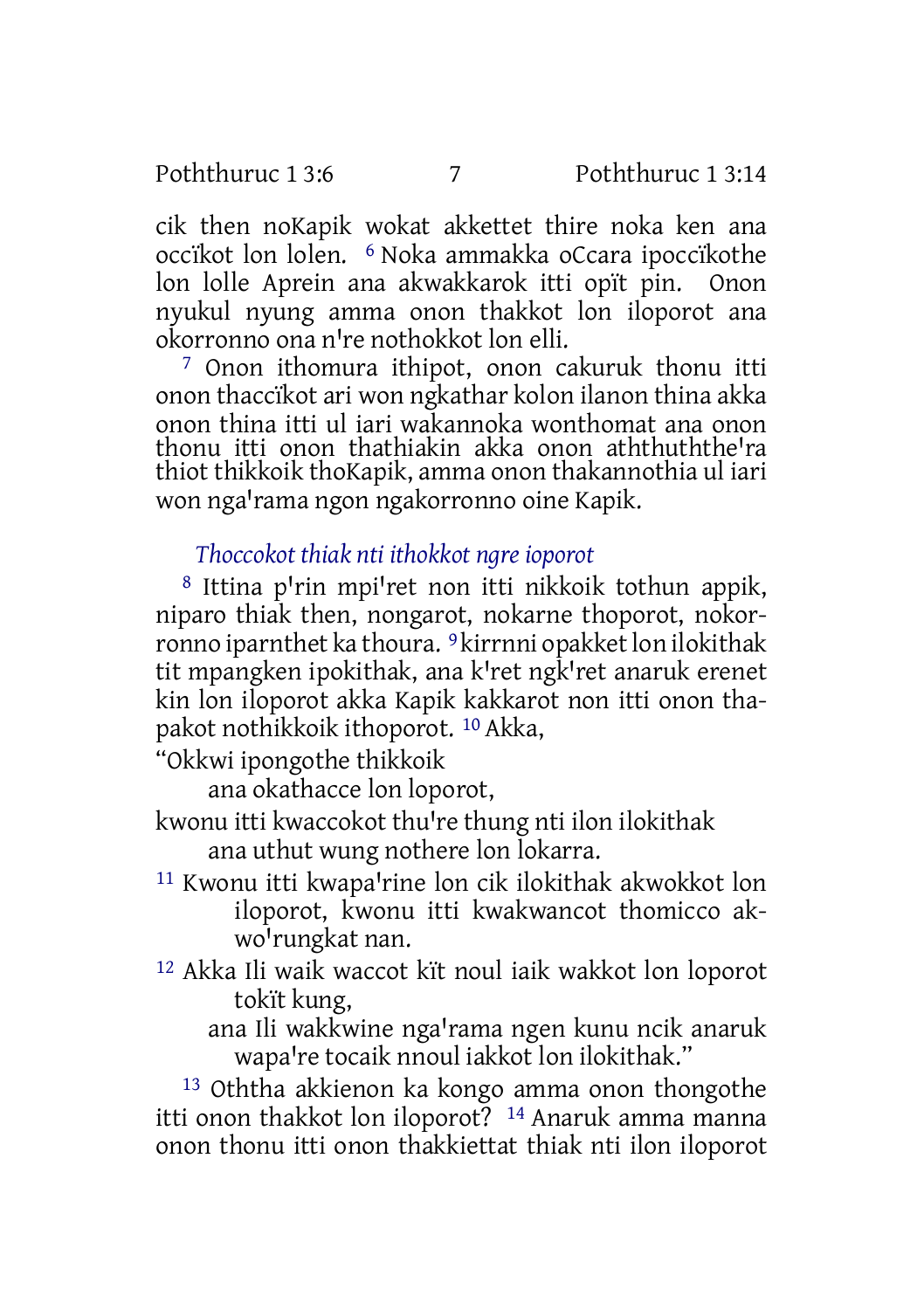onon thethïettat. "Nokorronno opellenekin ana okorronno okorronno itti okin thipienon n're." <sup>15</sup> Anaruk nomïkït mon, nokatha oMiccie itti ook Ili won iupupure. Okuccekotheik appinappin athïnthet okkwion tit ithipittothung lon lotho'rïkot cik thang. Anaruk othïotherit ngkathar ikoporot ana nthothiaik, 16 anaruk nokkot lon kicce ana nthothiaik, nangwot mïkït mon mupupure othakka itti akkwion itheret non llon lokithak ilanon thaik tit loMiccie akin othiaik nolon len ilakin thokkothe amma okin thorukwethenon. 17 Loporot itti amma Kapik akkongothe itti oron thakkiettat thiak nti ithokkot lon loporot nothokkiettat thiak nti ilon ilokithak. <sup>18</sup> Akka oMiccie poccokothe thiak ca'ri culukku nti ilon ilokithak loul ioporot ana iokithak akwonekinenon Kapik nthio thoka kung, anaruk kwokkiettakatheik mpu'ran pokanang, 19 ana ngkanang ken oIeccuo poingkathe thothïrïn akwothongkene kanang koul illet iaik ikorrkkor than <sup>20</sup> iokat w'rat occïkot lon loKapik ana Kapik kokat ako'rikot kin nthoccokot cïkït noma'ri moNua akka kuppu'rung konoi'ri kokat cik akunta. Ul jokat cik jo'rettathe nti ike wokat moromor tulluk nti iul appik, <sup>21</sup> ng'ri engngi ngakene itti mamuthie ma'ret non inenni, okorronno oka thime ngu'ru noka anaruk lakene Kapik mïkït monnon imoporot nthuroko thoIeccuo oMiccie nti ithio, 22 okkwi ipeot tothi'rot ana kwaik thokkun wothothari woKapik ana u'rupa wothothïlettat woKapik ana nili ana pu'ran ncik appik thaccïkothok.

4

# *Noꞌrumo nolon loKapik*

1 Ana inakka oIeccuo poccokothe thiak ngka kung, onon acakuruk thonu itti nthakuccekinthet thoccokot thiak cik karkkung, akka okkwi ipoccokothe thiak ngka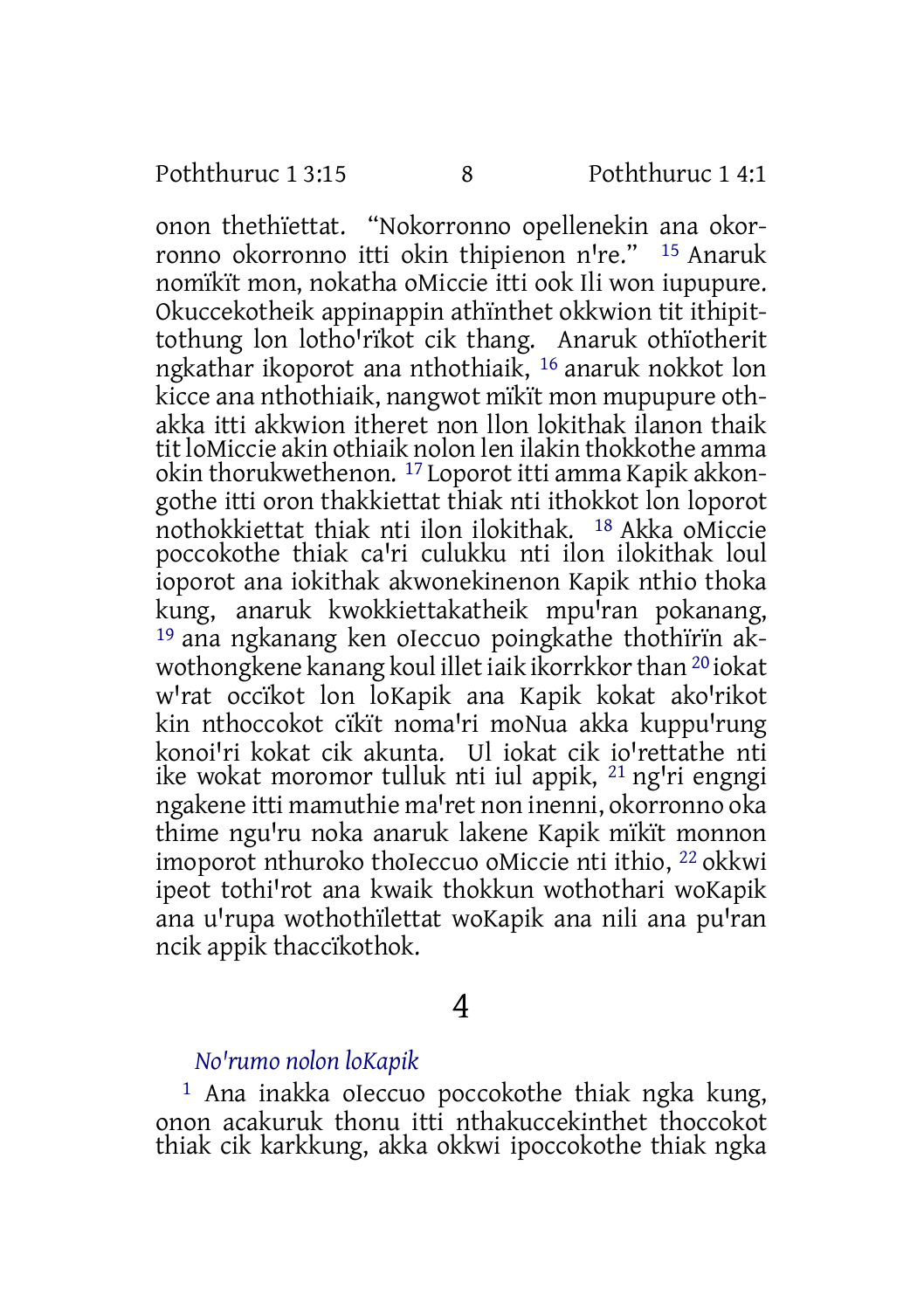kung pella lon ilokithak cik p'rin. <sup>2</sup> Akka oIeccuo pokat cik nocapu kwikkot cik akkwokkot lon ila Kapik kongothe ana okorronno ommakot lon loul ionyi. 3 Akka onon thikkot cik luput loppot ma'rot annokkettet lon ilaul iomma lon loKapik okkot. Nthokat annalle nul nuthuk ana ommakot lon ilokithak ila ka kon kongothe, ammakka itti ïkko ngapak akkwathung ana oince ikamuthe na ul ïkko ngapak angwo kin ana aurrot lon cik. Ana manna nthokat anna rane a rupu w rek nga rama. <sup>4</sup> Ul iomma lon loKapik waik waprttakot tit itti nthontha akka nthoco'rot nti ithokkot lon loppot ilokithak naththungon ammakka lorna ilerettat ana ilen akka okin thaik thacungkinenon. <sup>5</sup> Ul wen iomma lon loIeccuo wathoco'ro tokit kung okkwi ipakkma ul ncik appik iokat willet ana iaik ngkït thapat. 6 Ilen akka lon iloporot loIeccuo lerettanet manna ul illet, othakka itti akin akkmako ammakka ul ionyi iokat ngka ken, othakka itti akin ikkoik ngkanang koKapik.

7 Thocothakot tholon ncik appik thakko napuththut. Ittina occokothe ka kang papennang, accat kït cik aina akka a'ra nga'rama. <sup>8</sup> Ana nolon elli appik nongarot appik icaricat akka thongarot tha'rumot lon ilokithak loppot. <sup>9</sup> Nikkiettoik papenang ana okorronno alrettakot. <sup>10</sup> Kapik kikkethenon lon nuthuk kurekkurek, nokkarnthet lon loporot llon len ammakka pul ipoporot ipaik pakatha lon lolon lothoporot thoKapik. 11 Amma opilin pere kwonu itti kwere lon loKapik. Ana amma okkwi ipaik pareko, kwonu itti kwareko mpu'ran ipa Kapik ethok othakka itti aKapik omerekettat ilon appik nti iaIeccuo oMiccie. Athrïk oka naIeccuo ana pu'ran thupuththuput. Amin.

# *Nonongkwot ithoccokot thiak nti ilon loIeccuo*

12 Pangkingon, nokorronno oprttakinthet thoccokot thiak ithanon thaik thaccokot tit ithaik ianon ithokïtheththak, ere lon l'rek lie ianon. <sup>13</sup> Anaruk nopira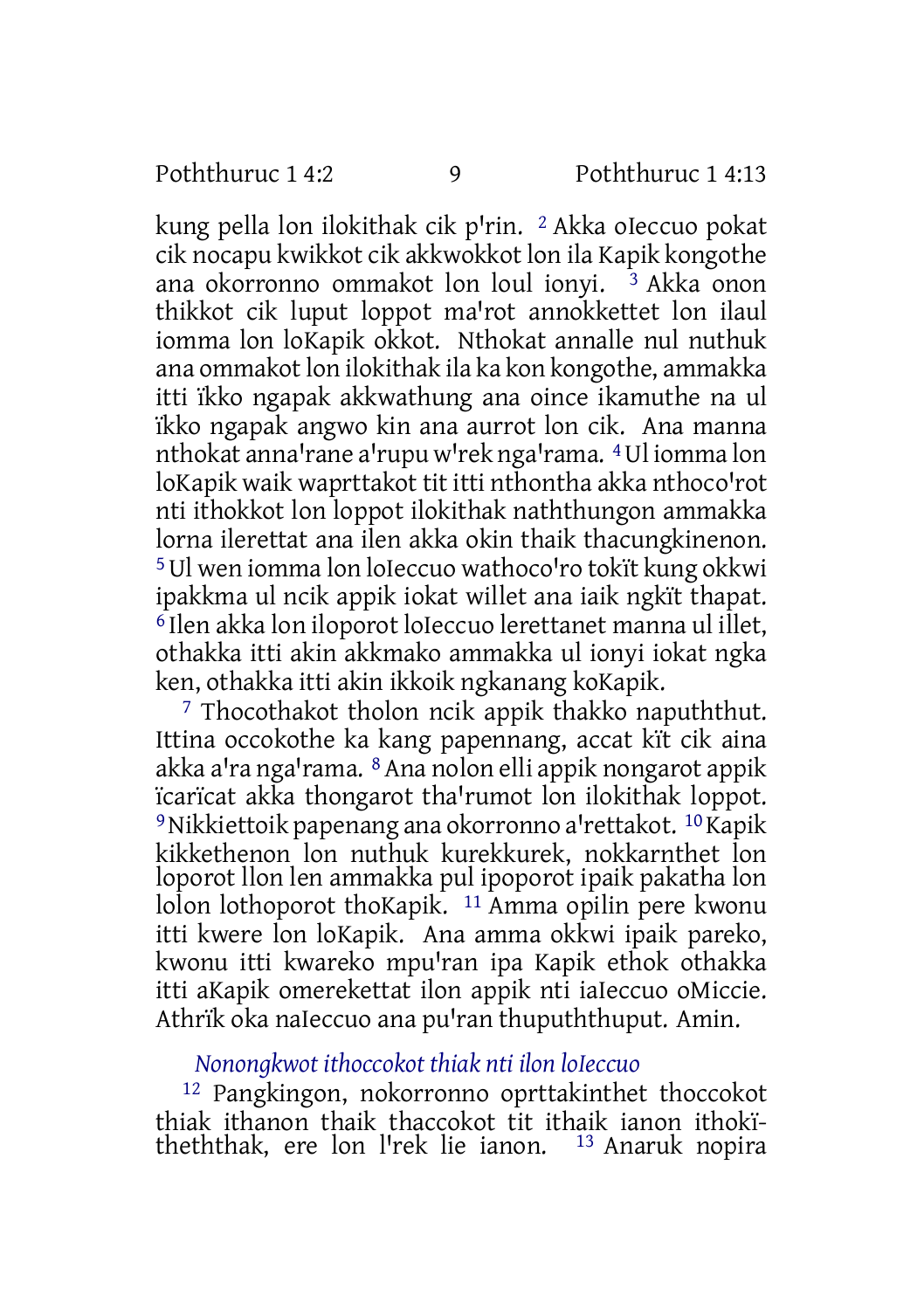noka ana iththrako akka onon thaik thaccokot thiak onon oMiccie othakka itti annopira noka cannan amma thrïk thung thittakot ncik. <sup>14</sup> Amma nthocungkwakot nti ik<sup>1</sup>ran koMiccie, katha nthethïettat, akka Kanang kothrïk ana koKapik kaik nanon. 15 Ittina nokorronno occokot thiak akka onon thongwot ul ana ere ul wothu'ran ana ere ul iakkot lon ilokithak ana ere ul i'rikikkot ilon loul w'rek. <sup>16</sup> Anaruk amma annoccokot thiak akka onon thoccokothe lon loMiccie, nokorronno othiaik, anaruk nomereket Kapik akka nthothakkat thok'ran koKapik. <sup>17</sup> Akka ca'ri caat cothakkma ana caku'retta ncik nul woKapik cittokït ana amma coku'rettat oron ncik ngngin cittokït, ana laka taththa noul iakannoccïkot lon iloporot loKapik? 18 Ana, "Amma lonthomat itti ul ioporot wakanno'rettat,

laka taththa noul iomma Kapik ana iakkot lon ilokithak."

<sup>19</sup> Ittina okkwion ithaccokot thiak ammakka Kapik kongothe akin onekket thikkoik then noKapik ana o'rungkot nan okkinthok lon loporot okkwi ipa'rumo nolon ana ipoku'ret capu ncik.

# 5

#### *Ul ittïttïk woul ana ul iarran*

1 Lon elli laine ul ittïttïk wonoppan toKapik iaik nanon, mprïk karkken noppan toKapik. Oun pul ipimmat thoccokot thiak thoMiccie ngkït ana mpaka ithrïk ithathittako ncik ana mpongothe itti mpamereket kin ithïttïttïk ianon ionu lon ikkun lononupan toKapik. <sup>2</sup> Noka ul iu're a'rupu worua woKapik iaul iaik inyaun nyon nokorronno okkot elli ere ngre, anaruk nokkot anthongothe nci nomïkït ammakka aKapik okeneng itti ngkwakkot, kirrnni othiaik ere ngkwaik pacco a'rupu w'rek ntit anaruk okkothe nci nocïkït, 3 kirrnni okkiet ul ia ngkwonu lon len ikkun lon ncik appik mpu'ran, anaruk othakkanet kin pul ipakin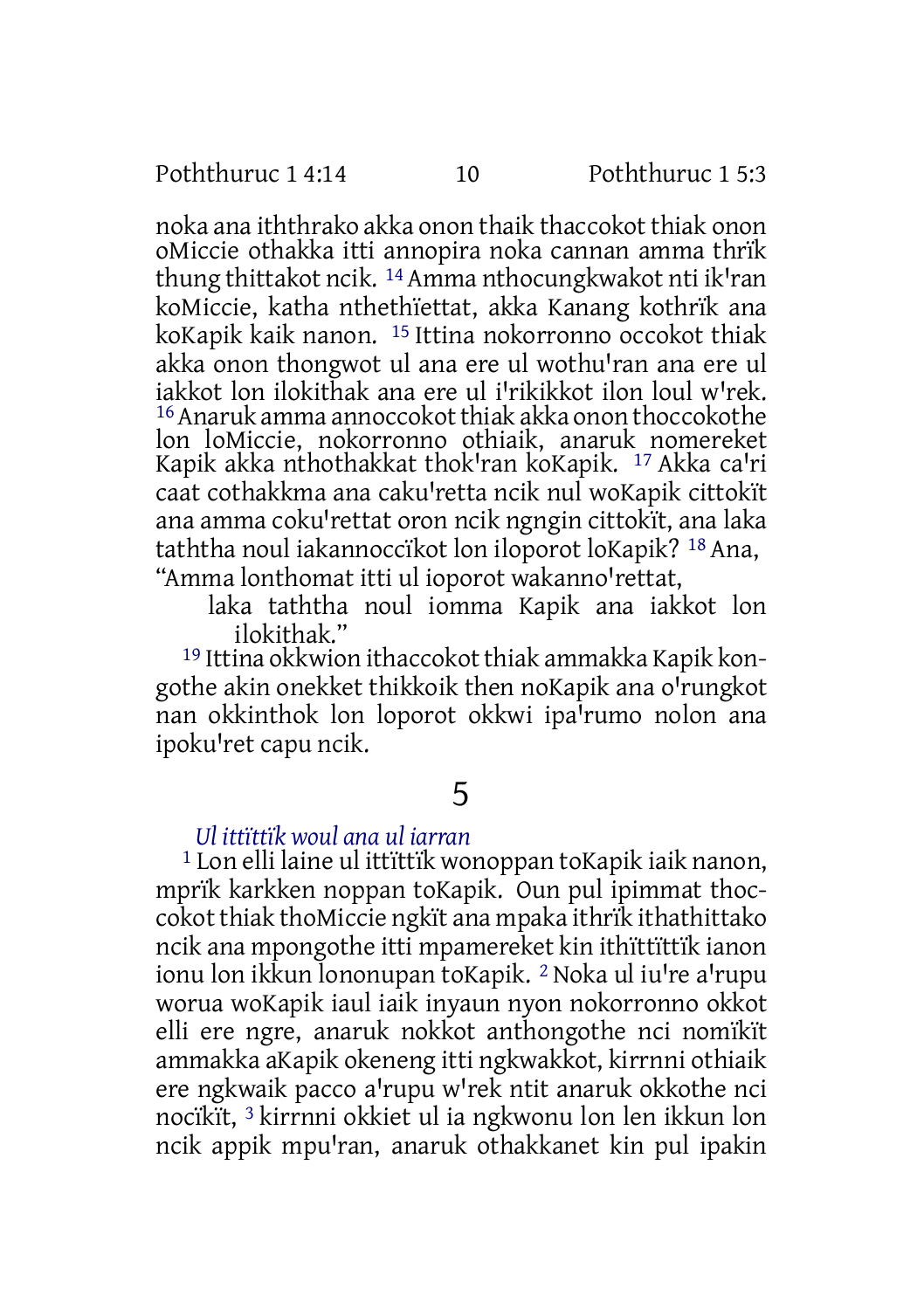ommakot kathar ken. <sup>4</sup> Ana amma Ili woul appik iu're ioccot k<sup>'</sup>ran itti oIeccuo wummothe ncik, ngkwacco cupul cothrïk icakorronno intant cik.

<sup>5</sup> U<sup>I</sup>rit, ammakka menik noccïkot ul iocokkat won. Nikkoik thoporot ithun nthongarot, akka,

"Kapik k'rat ul ipot ka thoura,<br>anaruk kipo thiak

anaruk kipo thiak thokkwion ithakinnipot kathoura."

6 Nothikkie ka kon tharran okorronno ipot ka thoura, ana Kapik mpu'ran pung kanekothung tothi'rot mpu'ran pothrïk thonyaun nyung noca'ri cung. 7 Nethok lon lon ilomakethenon appik akka ook akkaik pakatha lon lon.

8 Nangwot ka kon annokathaccekat cik kicce. Pul pothopulut ipanon th'rarot paik panyarakot cïnang apoakot ere thepa ithaik thakwariccat pul p'rek atho'rko. <sup>9</sup>O'rumothe pul pothopulut than kiththik nthoccokot lon nocïkït akka nthina itti opangkangon nocapu ncik appik thaik thakkiettat thiak menik.

10 Ana amma ngkwoccokothe thiak papotteik, Kapik kothoporot appik ikakkarothung thrïk thothupuththuput oMiccie ngngin kapakkethung naak ana ikkieng cik naththut ana ethung pu'ran ana opo'rieng than.  $11$  Apu'ran oka naMiccie thupuththuput. Amin.

# *Thomicco ithacothot pꞌrin*

12 Mpokurrinet non lon lotte nthittarot thoCcoluanic opangkin ipakkot lon ella karra anittarot non ana okene non itti thoporot thoKapik enthi ïcarïcat, noccokot kiththik. 13 Opang ponnongon itharon thoccokothe lon loKapik aththut ithaik noththok poPapil ithakkarakot unnaththut, thaik thamicco non ana opepin oMarkkoc acakuruk. 14 Nomiccaro nthomiccaro thoMiccie, athomicco thung oka nanon appik.